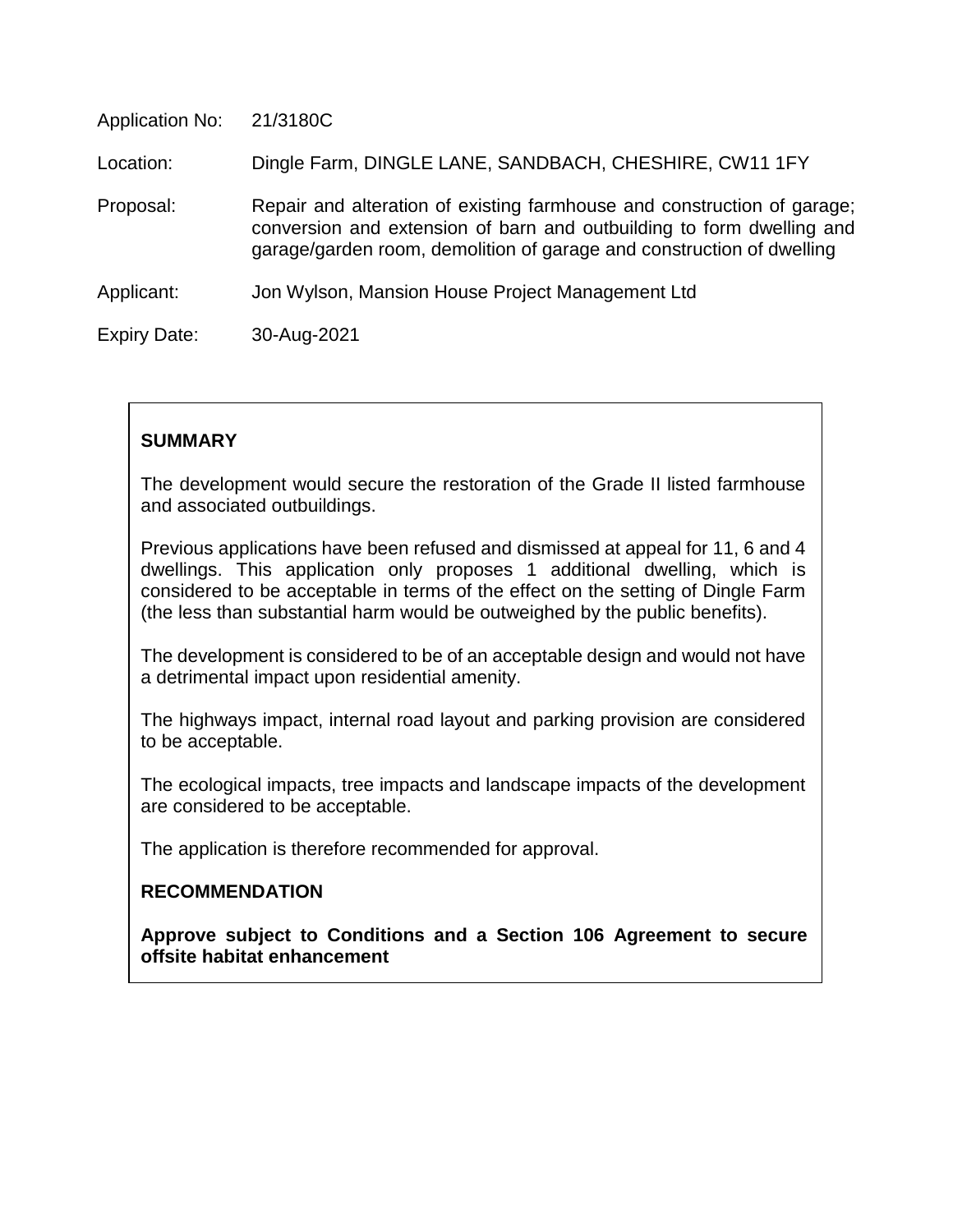## **DEFERRAL**

The application was deferred from the meeting on  $5<sup>th</sup>$  January 2022 to allow for the provision of a more detailed update of what is happening with the process of designating Dingle Lane as a public right of way. Members also requested that a Public Rights of Way Officer attend the next meeting.

### **Public Rights of Way**

1. This briefing note is intended to update Members with regards to the claimed public footpath application along Dingle Lane, an issue which has been raised in relation to the above planning application.

### *Background – The Definitive Map Modification Order Process*

- 2. The Definitive Map and Statement is the legal record of public rights of way which proves conclusively, in law, the existence and status of a public right of way at a specified date, known as the Relevant Date. The public rights have legal protection and may only be changed or extinguished through a legal process.
- 3. The Council has a waiting list of Definitive Map Modification Order (DMMO) applications, for the Definitive Map and Statement, the legal record of PROW, to be updated. This is a statutory duty of the Council under the Wildlife and Countryside Act 1981. Most commonly these are 'claims' for routes which are not currently recorded to be added to the legal record. The rate of applications being registered is increasing as a result of the Covid pandemic and potential 2026 'cut-off date' in the Countryside and Rights of Way Act 2000 – with over one quarter of the waiting list having been registered since the start of 2019.
- 4. Processing of a case is complicated and time consuming. Historical and/or user evidence must be examined and considered against legal tests, with a recommendation put to the Public Rights of Way Sub Committee for determination. If determined to make a legal order, there are set statutory timeframes relating to advertising and public consultation. Thus, the duration of any one case can be 9-12 months, and longer if objections necessitate referral to the Secretary of State and public inquiry.
- 5. The Secretary of State recognises that the task of bringing Definitive Maps up to date is considerable and best practice for the Council is to publish periodic statements of its priorities for processing applications, this being a demonstration of an Authority's acknowledgement of its duty, and of a determination to progress with the work. Thus, a Statement of Priorities, adopted by the Public Rights of Way Committee, is employed to score applications according to their value against corporate strategy objectives, in addition to a number of other factors. Applications are then processed in order of highest value to the wider community.
- 6. Regardless of the score an application receives, any potential route that is threatened by development is taken out of turn and dealt with as promptly as resources permit. The planning application must have been granted first before a route is considered threatened. The Public Rights of Way team will usually have been consulted on the planning application, and advice is given to the developer regarding the application.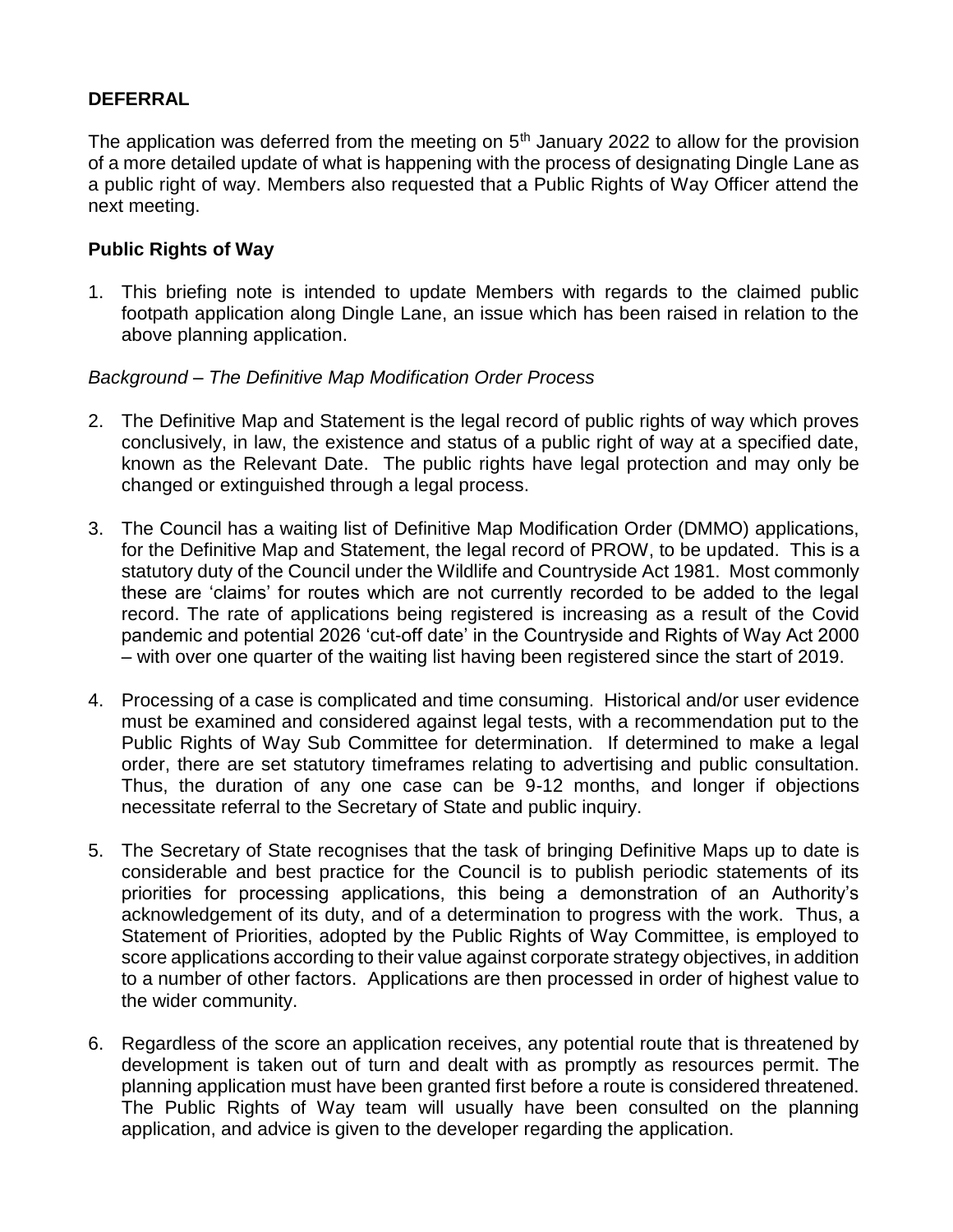7. Applicants are able to appeal to the Secretary of State for a determination if the Council has not determined their case within 12 months, with the Secretary of State most commonly directing the Authority to determine the case, again normally within 12 months.

*DMMO Application CO/8/49 - Application for the Addition of a Public Footpath from Dingle Lane (leading from Well Bank) to Sandbach Footpath No. 11*

- 8. This application was made in March 2016 under Schedule 14 Wildlife and Countryside Act 1981. The application is for the addition of a public footpath to the Definitive Map and Statement as shown on the plan in the key plans pack.
- 9. In March 2016 the application was ranked at 15 out of 33 applications. All applications are reviewed annually. This application is now currently at number 5 out of 47 applications awaiting determination.
- 10. In November 2021 the applicant decided to apply to the Secretary of State for a direction request. The Planning Inspectorate deal with the case on behalf of the Secretary of State and we are presently awaiting their decision. As stated above, most commonly the Authority will be given a period of 12 months in which to determine the application.
- 11. As the route is not currently shown on the Definitive Map, the Public Rights of Way team have no jurisdiction over it. It is understood that members of the public do currently use the route, and the developer of the Dingle Farm site has indicated they are content for this to continue and have no intention of preventing use. The applicant of the DMMO is concerned that there is currently no legal protection whilst the route is unrecorded.
- 12. The claimed route along Dingle Lane comprises of the section owned by the Dingle Farm site, with the remainder of the route owned by Cheshire East Council. The developer of the Dingle Farm site has stated they would be willing to dedicate a Public Footpath along the route, although they do not yet own the site. If planning consent is given and they then become the owner of the site, they could enter into a Creation Agreement under s25 of the Highways Act 1980 to formally dedicate the route. Legal opinion has been sought and given by a CE Council lawyer. This states that the dedication of the path is not a material consideration in the determination of this planning application. In addition, to require the dedication of the path by a Section 106 Agreement or condition would not meet the tests for such agreements, as it is not necessary, directly related to the development and fairly and reasonably related in scale and kind to the development.
- 13. As the Council own the remainder of the route a Deed of Dedication under s1 of the Localism Act 2011 could be completed for that section.
- 14. If the route were to be formally dedicated through these processes, the route would then be shown on the Definitive Map, thus negating the need for the DMMO to be investigated and determined.
- 15. If the route is not dedicated, the Public Rights of Way team would investigate the DMMO in due course and, as far as resources permit, within the timeframe given in any direction to determine issued by the Secretary of State.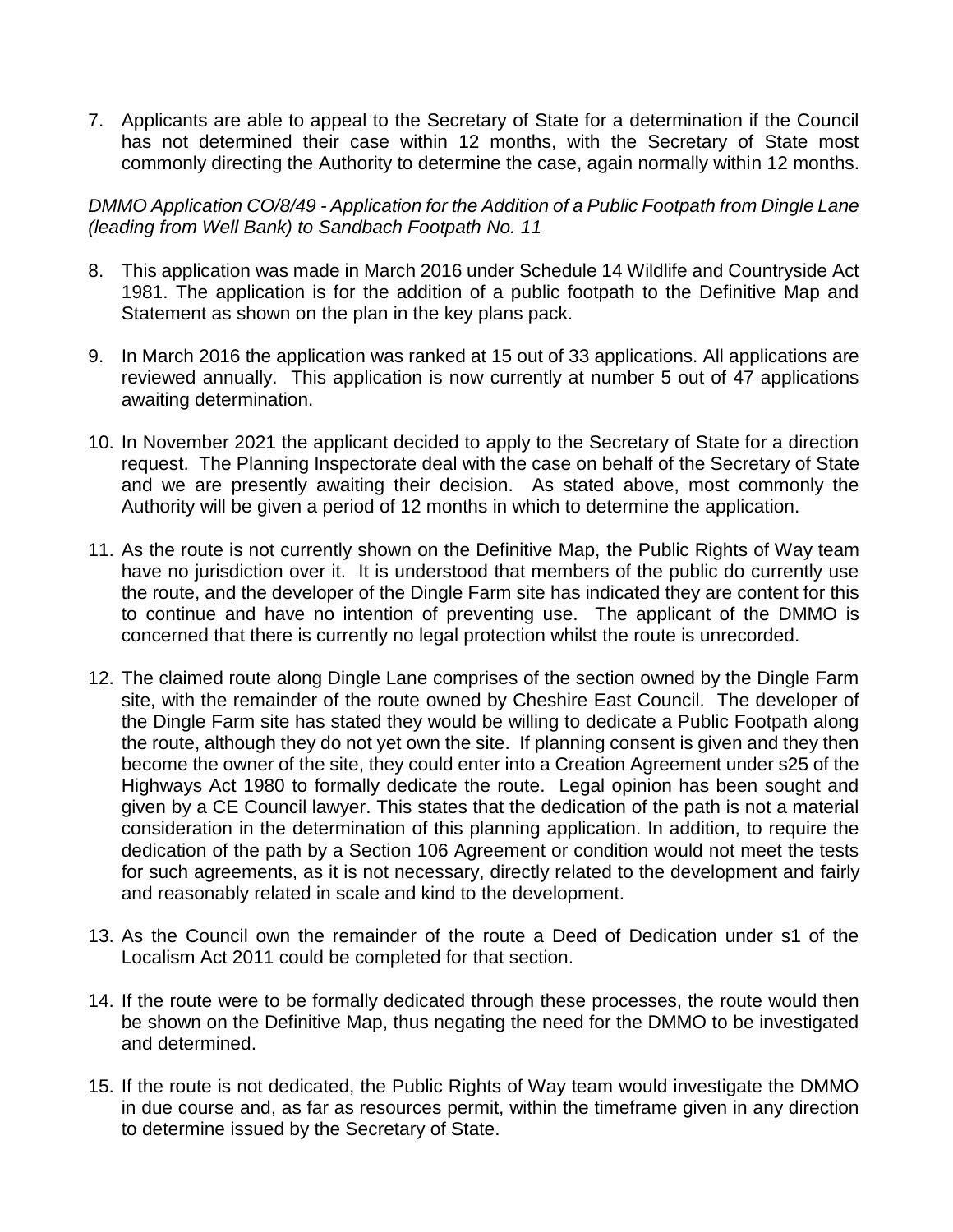16. Should the Council resolve to make a DMMO (or is ordered to by the SoS on appeal) and it is subsequently confirmed, a public footpath along Dingle Lane would be added to the Council's definitive maps. Any objects which might have appeared over time, would amount to an obstruction and could be removed.

### **Further Representation**

Following the previous meeting a further representation has been received from the owner of 7 Dingle Lane, who spoke at the meeting. This clarifies that the owners of the land on the northern side of the lane are the owners of Nos. 6 and 7 Dingle Lane.

It goes on to state that the points they wanted to make at the meeting, were that they rather reluctantly did not oppose the new build, despite winning many battles against development before, as they believe that the farm house and even the barn are in some danger of further and catastrophic deterioration and fire.

### **CALL IN**

The application referred to Southern Planning Committee at the request of Cllr Benson for the following reasons:

*"The land in question falls within the Sandbach Conservation Area. Previous planning applications have been heard by the Southern Planning Committee and resulted in appeals to the Planning Inspectorate. I have been asked by Sandbach Town Council Planning & Consultation Committee to request a Call-in as this application would have an impact within the Conservation Area. It would not be in keeping with the listed building and its setting.*

*It is felt that the design, scale and character of the proposals are planning issues which in this case should be placed before the Southern Planning Committee in the public interest."*

## **DESCRIPTION OF SITE AND CONTEXT**

The application site comprises a part brownfield, part green field site accessed from Dingle Lane, which is in close proximity to Sandbach town centre. Contained within the site are a Grade II Listed farmhouse, barn and other ancillary buildings. Dingle Lane leads to Waterworks House, which is currently under construction of a residential development.

The List description of the Farmhouse is as follows:

*"Dingle Farmhouse (Formerly listed under Back Street) SJ7660 2/33 11.8.50.II 2. C17. Timber frame with painted brick noggin; C19 alterations and additions; one storey plus attic;3 C19 gabled dormers with small-paned iron casements; early C19 wood doorcase with hood canopy on shaped brackets, and 6-fielded-panelled door. Later bay on left-hand side sham painted as timber frame. Later additions at rear; tiles."*

The site is designated as being within the Settlement Zone Line of Sandbach and within the Sandbach Conservation Area. To the west and south of the site is existing residential development.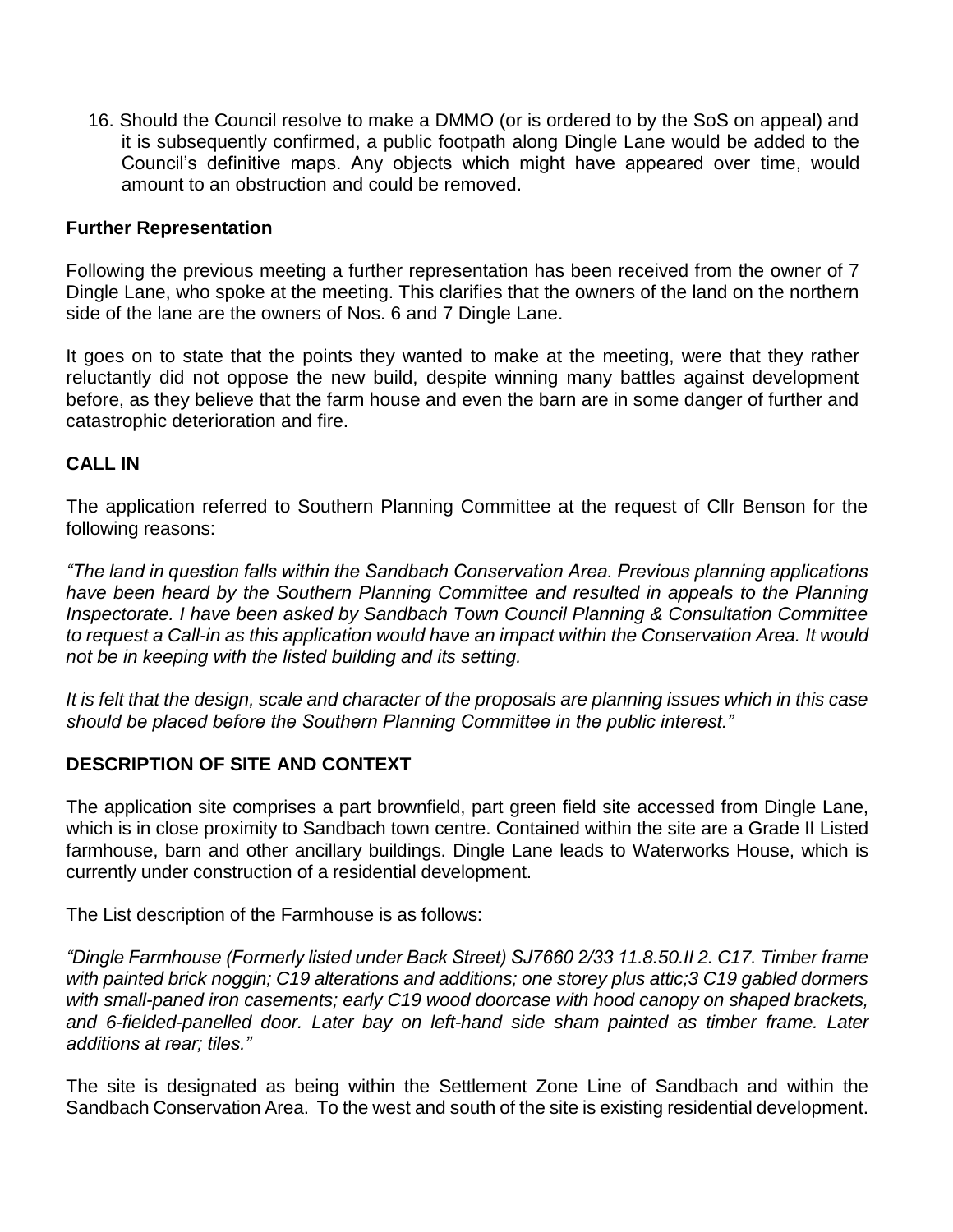# **DETAILS OF PROPOSAL**

The application seeks full planning permission for the repair and alteration of existing farmhouse and construction of garage; conversion and extension of barn and outbuilding to form dwelling and garage/garden room, demolition of garage and construction of dwelling.

## **RELEVANT PLANNING HISTORY**

17/2171C - Listed Building Consent for alterations to an existing Grade II Listed farmhouse, barn and boar house, demolition of two outbuildings, conversion of barn into one dwelling, construction of 4 dwellings together with associated garaging, car parking and landscaping works – Refused 21st July 2017 – Appeal dismissed 3rd July 2018. Reasons for refusal as follows;

*1. The proposed works, namely the removal of the secondary staircase and treatment of damp proofing and creation of cavity walls would adversely affect the special architectural and historic character of the farmhouse. Furthermore, the new build element of the scheme will dominate the*  landscape, thereby causing harm to the setting of the listed buildings. The application is therefore *considered to be contrary to policies BH4 and BH5 (Listed Buildings – Effect of Proposals) of the Congleton Borough Local Plan First Review 2005, Policy HC1 (Historic Environment) of the Sandbach Neighbourhood Development Plan, Policy SE7 (The Historic Environment) of the emerging Cheshire East Local Plan Strategy and the NPPF.*

*2. Insufficient information has been provided to adequately assess the extent of the impact of the proposal upon the special architectural and historic character of the listed buildings. More specifically, there is a lack of information with regards to the reinstatement of the trusses within the shippon and insufficient information has been submitted to effectively demonstrate that the extent of the cracking identified within the farmhouse does not have structural implications. The application is therefore considered to be contrary to policies BH4 and BH5 (Listed Buildings – Effect of Proposals) of the Congleton Borough Local Plan First Review 2005, Policy HC1 (Historic Environment) of the Sandbach Neighbourhood Development Plan, Policy SE7 (The Historic Environment) of the emerging Cheshire East Local Plan Strategy and the NPPF.*

17/2170C - Alterations to an existing Grade II Listed farmhouse, barn and boar house, demolition of two outbuildings, conversion of barn into one dwelling, construction of 4 dwellings together with associated garaging, car parking and landscaping works – Refused  $21^{st}$  July 2017 – Appeal dismissed 3<sup>rd</sup> July 2018. Refused for the following reasons;

*1. The proposed development would not respect the open and historic character of the area. Furthermore, the public benefits of the scheme are insufficient to outweigh the loss of significance that would be caused to the designated heritage assets. The proposal is therefore considered to be contrary to policies; PS4 (Towns), H4 (Residential Development in Towns), GR1 (New Development), GR2 (Design), BH4 and BH5 (Listed Buildings – Effect of Proposals), BH9 (Conservation Areas), BH15 (Conversion of Rural Buildings) and BH16 (The Residential Re-use of Rural Buildings) of the Congleton Borough Local Plan First Review 2005, Policies; PC1 (Areas of Separation), H2 (Design & Layout), H5 (Preferred Locations) and HC1 (Historic Environment) of the Sandbach Neighbourhood Development Plan; Policies SD1 (Sustainable Development in Cheshire East), SD2 (Sustainable Development Principles), SE1 (Design) and SE7 (The Historic Environment) of the emerging Cheshire East Local Plan Strategy and the NPPF.*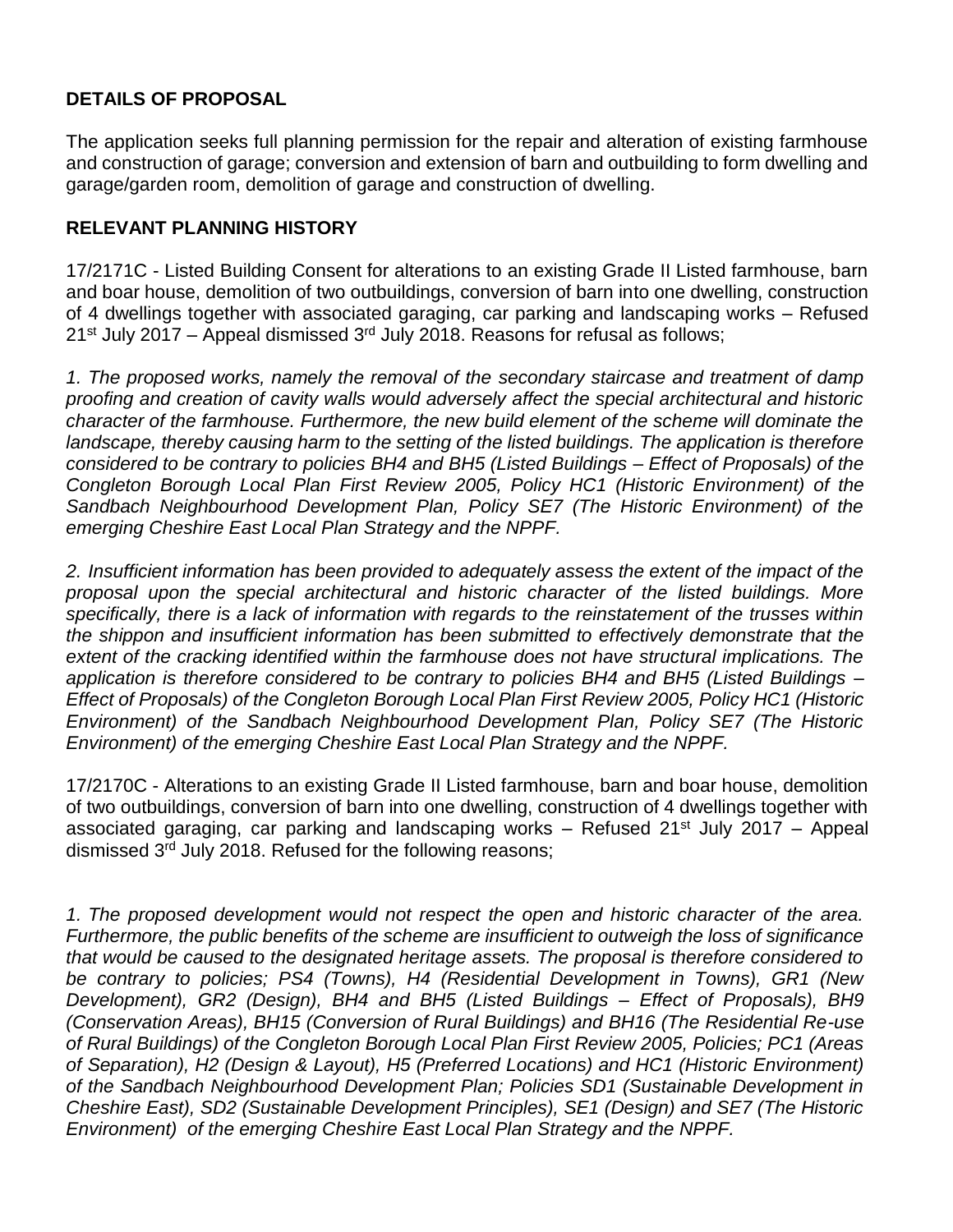*2. Insufficient information has been provided to adequately assess the impact of the proposal upon the special architectural and historic character of the listed buildings. More specifically, there is a lack of information with regards to the reinstatement of the trusses within the shippon and*  insufficient information has been submitted to effectively demonstrate that the extent of the *cracking identified within the farmhouse does not have structural implications. The application is therefore considered to be contrary to policies BH4 and BH5 (Listed Buildings – Effect of Proposals) of the Congleton Borough Local Plan First Review 2005, Policy HC1 (Historic Environment) of the Sandbach Neighbourhood Development Plan, Policy SE7 (The Historic Environment) of the emerging Cheshire East Local Plan Strategy and the NPPF.*

16/3609C - Alterations to an existing Grade II Listed farmhouse, barn and boar house, demolition of two outbuildings, conversion of barn into one dwelling, construction of 6 dwellings together with associated garaging, car parking and landscaping works Withdrawn

16/3608C - Listed Building Consent - Alterations to an existing Grade II Listed farmhouse, barn and boar house, demolition of two outbuildings, conversion of barn into one dwelling, construction of 6 dwellings together with associated garaging, car parking and landscaping works - Withdrawn

14/0711C - Listed building consent for alterations to an existing Grade II Listed farmhouse, demolition of 2 outbuildings, conversion of barn into 1 dwelling, construction of 6 dwellings together with associated garaging, car parking and landscaping works (resubmission of application 12/2552C) – Refused 11<sup>th</sup> June 2014 – Appeal dismissed  $9<sup>th</sup>$  December 2014

14/0710C - Alterations to an existing Grade II Listed farmhouse, demolition of two outbuildings, conversion of barn into one dwelling, construction of 6 dwellings together with associated garaging, car parking and landscaping works (resubmission of application 12/2551C) – Refused 11th June 2014 – Appeal dismissed 9<sup>th</sup> December 2014

12/2552C - Alterations to an existing Grade II Listed farmhouse, demolition of two outbuildings, conversion of barn into one dwelling, construction of 11 dwellings together with associated garaging, car parking and landscaping works – Refused 18<sup>th</sup> October 2013 – Appeal dismissed 9<sup>th</sup> December 2014

12/2551C - Alterations to an existing Grade II Listed farmhouse, demolition of two outbuildings, conversion of barn into one dwelling, construction of 11 dwellings together with associated garaging, car parking and landscaping works  $-$  Refused 18<sup>th</sup> October 2013 – Appeal dismissed 9th December 2014

### **POLICIES**

### **Congleton Borough Local Plan First Review (2005) (CBLPFR)**

PS4 – Towns GR6 – Amenity and Health GR7 – Amenity and Health GR9 - Accessibility, servicing and provision of parking GR10 - Accessibility, servicing and provision of parking GR13 – Public Transport Measures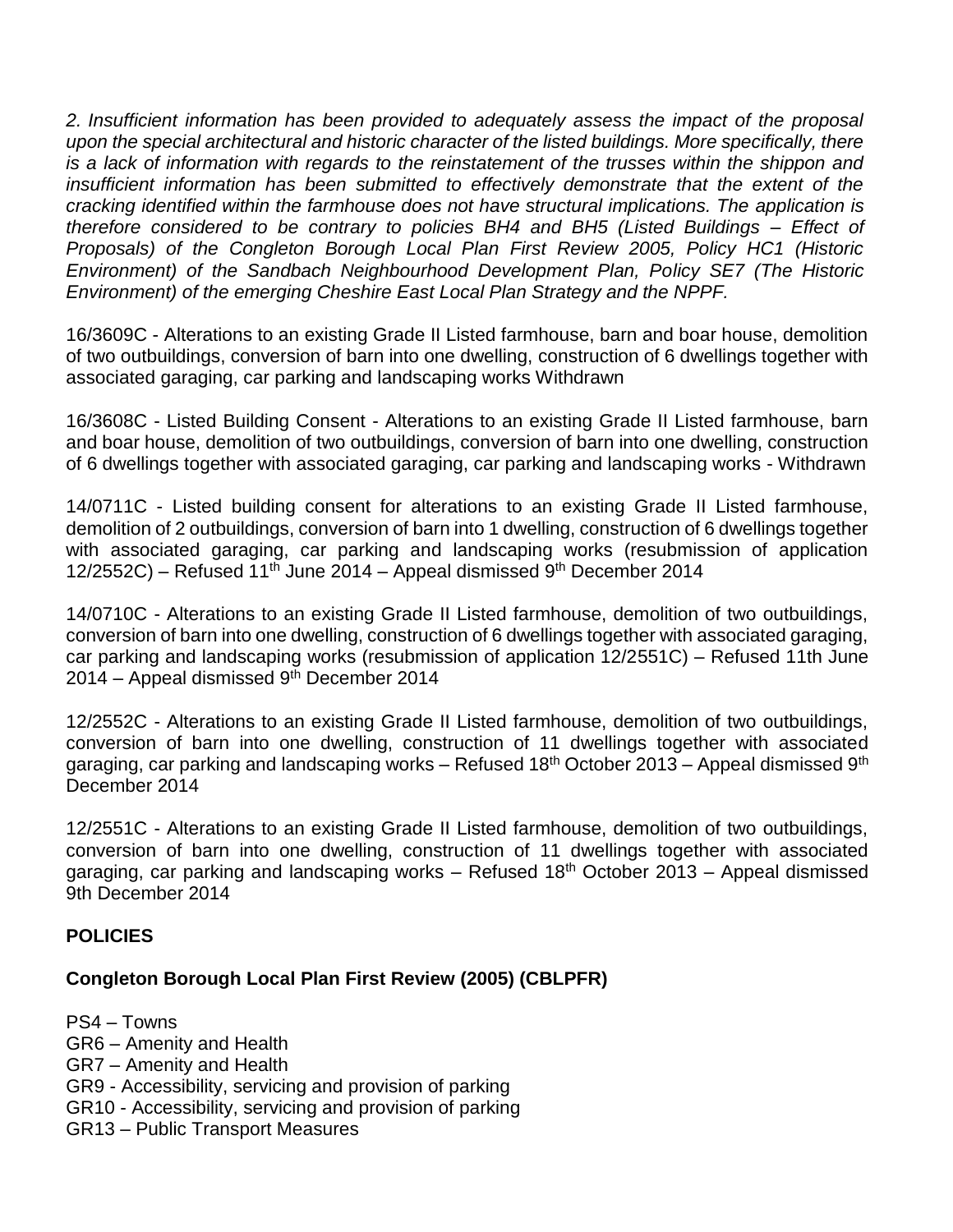GR14 - Cycling Measures GR15 - Pedestrian Measures GR16 - Footpaths Bridleway and Cycleway Networks GR17 - Car parking GR18 - Traffic Generation NR3 – Habitats NR4 - Non-statutory sites NR5 – Non-statutory sites BH4-BH5 – Listed Buildings BH8-BH10 – Conservation Areas BH15-BH16 – Conversion of Rural Buildings

# **Cheshire East Local Plan Strategy March 2016 (CELPS)**

- MP1 Presumption in Favour of Sustainable Development
- PG1 Overall Development Strategy
- PG2 Settlement Hierarchy
- PG7 Spatial Distribution of Development
- SD1 Sustainable Development in Cheshire East
- SD2 Sustainable Development Principles
- SE 1 Design
- SE 2 Efficient Use of Land
- SE 3 Biodiversity and Geodiversity
- SE 4 The Landscape
- SE 5 Trees, Hedgerows and Woodland
- SE 6 Green Infrastructure
- SE 7 The Historic Environment
- SE 9 Energy Efficient Development
- SE 12 Pollution, Land Contamination and Land Instability
- SE 13 Flood Risk and Water Management
- IN1 Infrastructure
- SC4 Residential Mix
- CO1 Sustainable Travel and transport

## **Sandbach Neighbourhood Development Plan (SNDP)**

- PC2 Landscape Character
- PC3 Policy Boundary for Sandbach
- PC4 Biodiversity and Geodiversity
- HC1 Historic Environment
- HC2 Protection and Enhancement of the Town Centre
- H1 Housing Growth
- H2 Housing Layout
- H3 Housing Mix and Type
- H4 Housing and an Ageing Population
- H5 Preferred Locations
- JLE1 Future Employment and Retail Provision
- IFT1 Sustainable Transport, Safety and Accessibility
- IFT2 Parking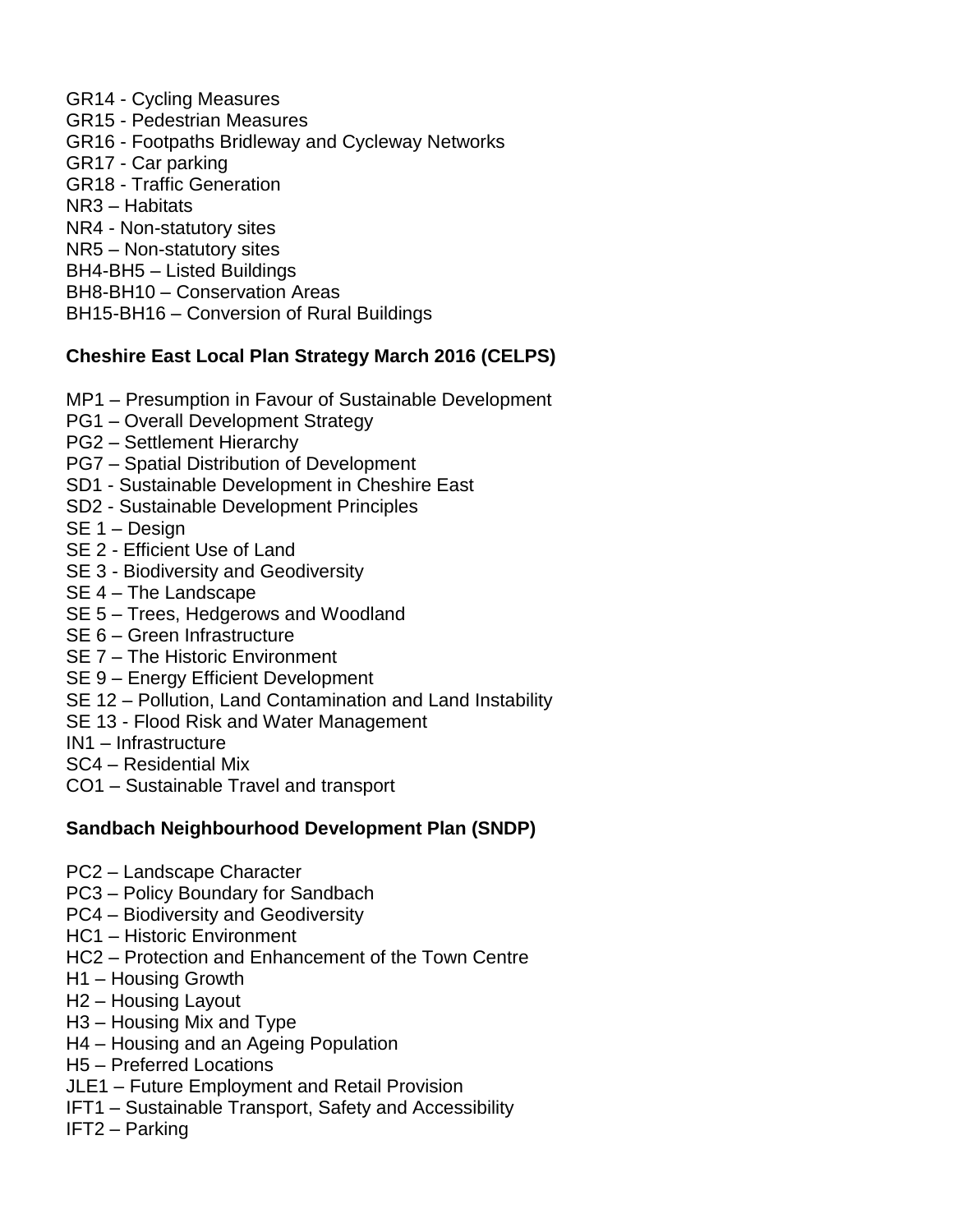IFC1 – Community Infrastructure Levy CC1 – Adapting to Climate Change

## **Other Material Considerations**

National Planning Policy Framework

## **CONSULTATIONS (External to Planning)**

### **Sandbach Town Council:**

#### *28th July 2021*

Members object to this application. Whilst they have no objection in principle with the farmhouse and barn renovations, Members strongly object to the new house which is not in keeping and is overbearing on the rest of the site. Members also hold concerns that the footprint of the site encroaches on Dingle Lane, a well-used footpath in Sandbach. Access must be maintained to the footpath during any work.

### *1 st October 2021*

Members welcome the development of the site but object to the application. Members preferred the previous design of the new property as it is much more in keeping with the site and does not have such a stark contrast between modern and traditional building types. In the absence of comments from the heritage officer, STC request the previous design for the new house.

**Highways:** No objection.

**Public Rights of Way:** The development, if granted consent, does not affect any public rights of way. However there is a 'claimed footpath' that has been registered as a Schedule 14 application under the Wildlife and Countryside Act 1981.This application has not yet been investigated and is on a waiting list.

### **United Utilities:** No objection.

**Archaeology:** No objection subject to a condition relating to a programme of archaeological work.

### **OTHER REPRESENTATIONS**

At the time of report writing 19 representations have been received relating to this application. These are largely supportive of the proposal as it will secure the future of the farmhouse. They do however express the following concerns:

- Impact on the footpath that should be retained and kept open
- Impact on wildlife
- Materials should be in keeping with the conservation area
- Pressure for future development
- Light loss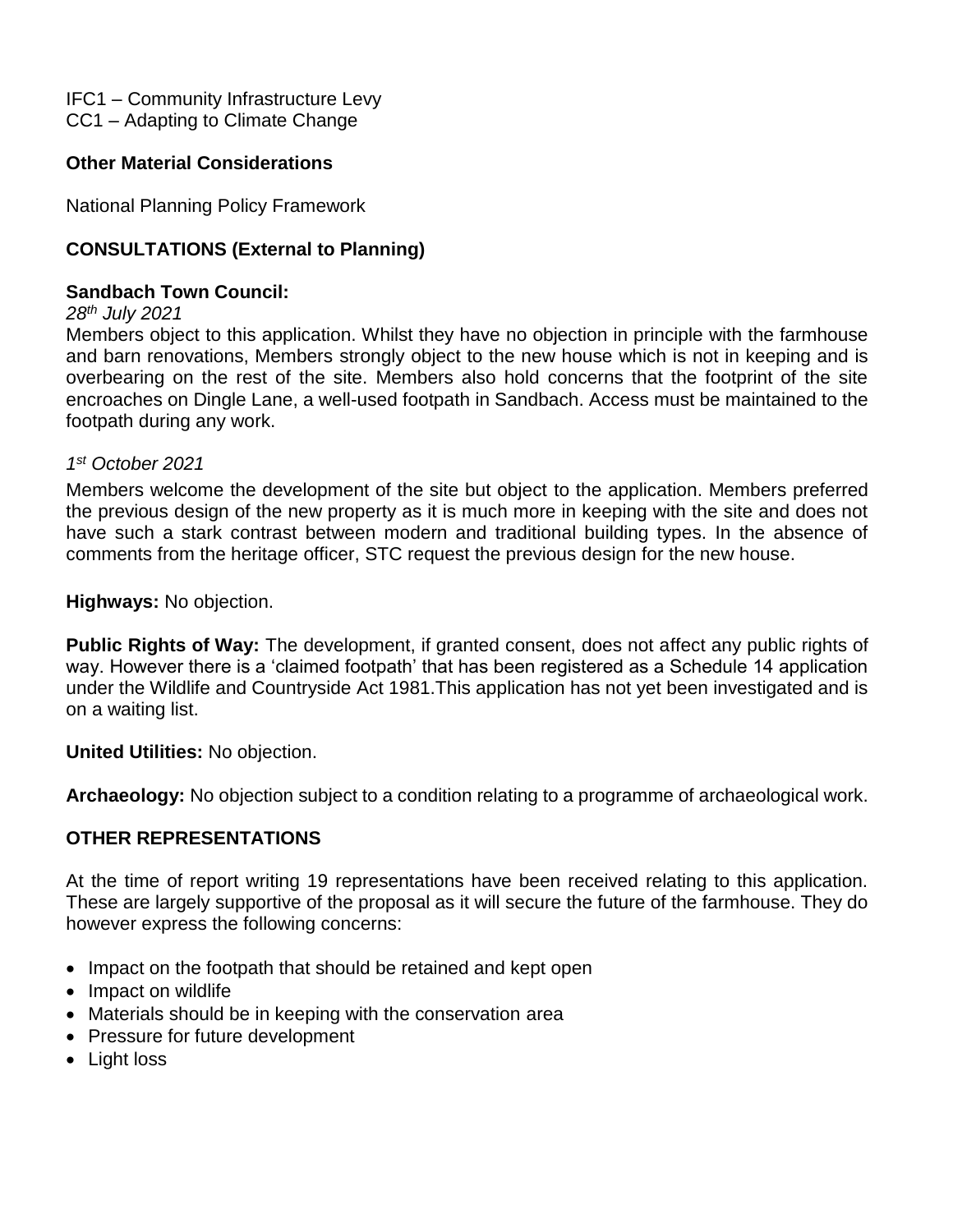## **Principal of Development**

The proposal is within the Settlement Zone Line of Sandbach where there is a presumption in favour of development and is also in a very sustainable location due to its proximity to the town centre. The proposal is therefore considered to be acceptable in principle subject to compliance with other relevant policies in the adopted local plan and the NPPF.

## **Design/Heritage**

The site is wholly within the Sandbach conservation area and the farmhouse is a grade II listed timber framed building (with the curtilage listed structures of the Shippon and boar pen). As such the council is mindful of the need to preserve or enhance the character or appearance of the building and area as stated in the NPPF, the CELPS and the Congleton Borough Local Plan Policy. Section 66 of the Planning (Listed Buildings and Conservation Area Act) 1990 requires that the local authority when assessing proposals shall have special regard to the desirability of preserving the building or its setting or any features of special architectural or historic interest which it possesses.

Both the paddocks by the farm form a part of the setting and contribute to the significance of the building. There have been previous applications refused on the site that were dismissed at appeal.

This scheme now proposes only one additional dwelling, the conversion of the barn to residential the refurbishment and restoration of the house and boar pen, the creation of new driveways and gates and relandscaping, plus garaging.

During the course of the 2017 submission concerns were raised by the Conservation Officer, relating to the continuing deterioration of the house and significant structural movement. At the time of the site visit there appeared to be further movement at first level with further severe cracking to internal walls at first floor level. It is considered that there has been even more movement since the surveyors last visit in February 2021.

There is also water penetration to the rear at first floor level from a central valley gutter, which has potentially damaged structural timbers and has come through the ceilings.

This movement to the building is severe (ever worsening) and a detailed structural report accompanied by annotated plans to show the location and how the structural and other repair work will be tackled should be secured by condition.

With the exception of the repair work, the internal changes are now of a modest nature and acceptable in design and heritage terms.

The internal changes would be at ground floor level and would comprise the following:

- Taking down of a timber stud wall and frame with door and adjacent wall, ceiling and floor finishes made good
- One window opening being enlarged to create French windows

It is noted that the Town Council have raised concerns over the design of the new build dwelling. This has been revised during the course of the application to reduce it in size, amend its siting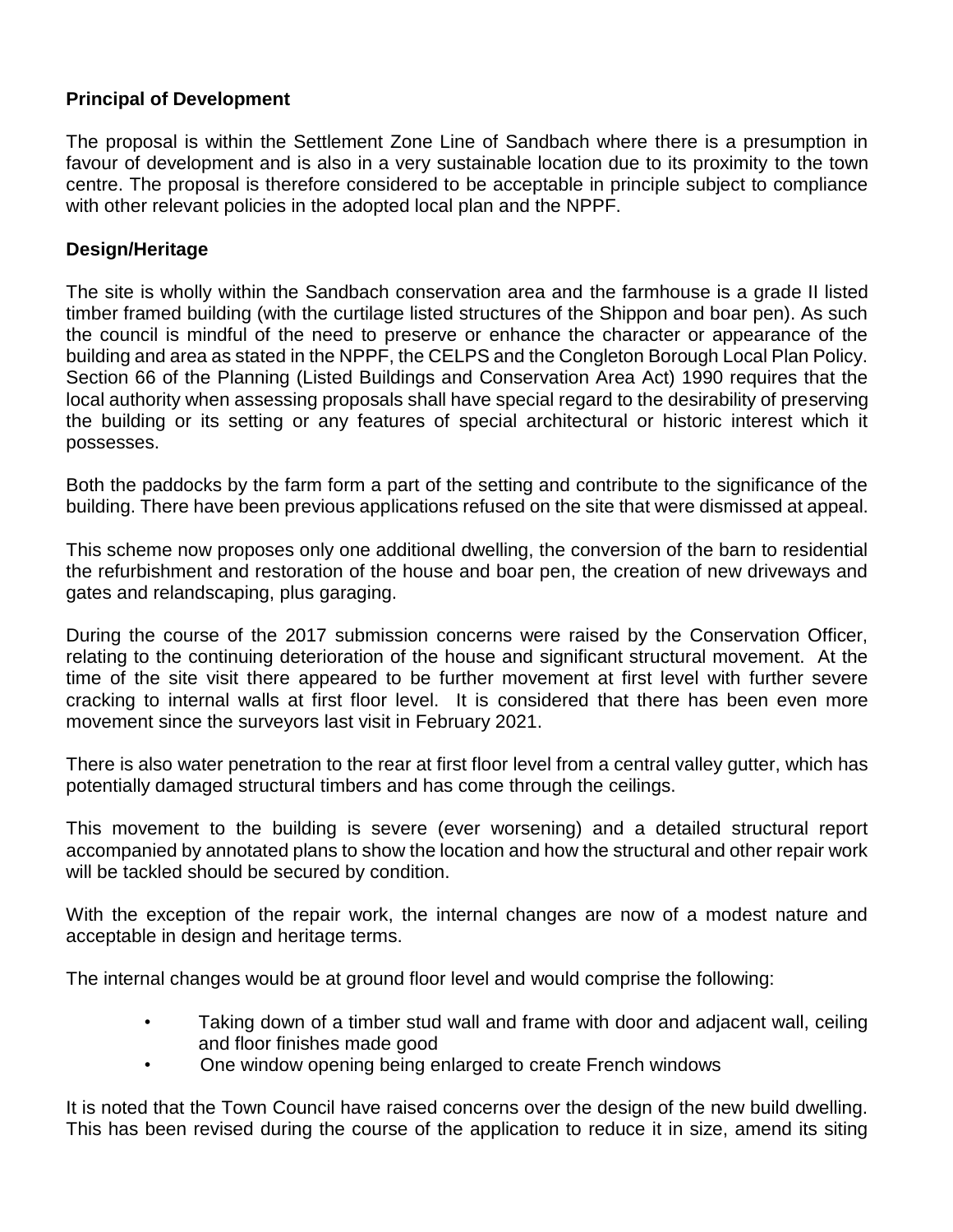(further to the east of Dingle Farm) and to amend the elevations of the dwelling. The elevational design is now much simpler and is considered to be more appropriate in terms of its impact upon the setting of the Listed Building and adjacent barns.

In terms of the barn conversion, the external appearance would undergo very little change apart from the insertion of a door and window on the eastern elevation and the reinstatement of a 'Bulls Eye' window. All existing openings would be replaced with timber ones. In addition, all rainwater goods would be replaced with metal ones. Internally the building would be converted to a twostorey, four-bedroom dwelling.

The changes would largely retain the agricultural character of the building in accordance with Polies BH15 and BH16 of the CBLPFR and is considered to be acceptable in design and heritage terms.

The refusal of the last application was in part due to the impact of large, detached dwellings on the openness of the site and views of the group of heritage assets along with the landscaping. As originally submitted, the size and location of the new dwelling did not address these concerns. However, the revised plans have been submitted showing siting the dwelling adjacent to the eastern boundary and changes to the new dwelling. The proposal is therefore considered to be acceptable.

Paragraph 202 of the NPPF requires that: *'Where a development proposal will lead to less than substantial harm to the significance of a designated heritage asset, this harm should be weighed against the public benefits of the proposal including, where appropriate, securing its optimum viable use.'*

In terms of these proposals the erection of one new dwelling would lead to less than substantial harm and the public benefits of the restoration of the farmhouse and barn would give significant public benefits, outweighing the less than substantial harm.

### **Ecology**

### Wildlife Corridor

Dingle Farm is located immediately adjacent to, but outside, the boundary of the Sandbach wildlife Corridor. The application site supports a number of habitats including tall ruderal vegetation, trees and grassland. As an area of open undeveloped land the application site compliments the adjacent wildlife corridor.

There may be some disturbance of wildlife during the construction phase and some limited loss of other protected species foraging habitat (subject to confirmation of the extent of the submitted survey as below) resulting from the development. It is considered that disturbance would be short lived and the impacts of the proposed development on the wildlife corridor are not significant in the context of policy NR4 and PC4 which protect the wildlife corridor

It must however in ensured that any additional lighting associated with the development does not have an adverse impact upon the habitats within the Wildlife Corridor. It is recommended that a condition secures details of any lighting proposed.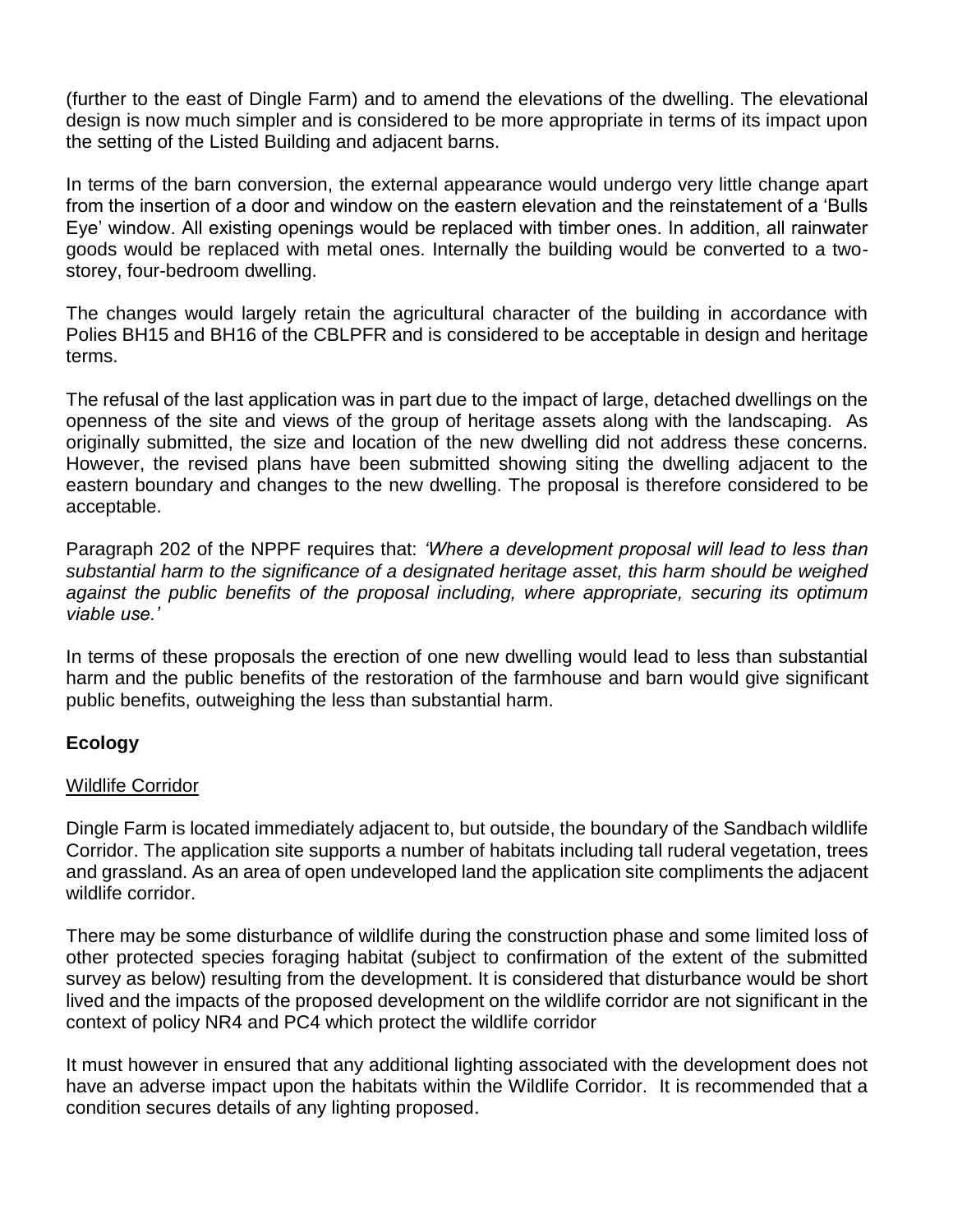### Bats

The submitted bat survey was undertaken towards the end of the recognised survey season and the temperatures where relatively low during the second survey visit. However, considering the recorded history of bat surveys at this site and the extent of bat activity recorded it is considered that this is not a significant constraint.

Evidence of bat activity in the form of a minor roosts of two relatively common bat species and one less common bat species has been recorded within the barn proposed for conversion. The usage of the building by bats is likely to be limited to single or small numbers of animals using the buildings for relatively short periods of time and there is no evidence to suggest a significant maternity roost is present.

One bat roost was recorded within the loft of the barn and other roosts were associated with roof tiles and external timbers. The submitted bat survey report concludes that the roosts associated with roof tiles and external timbers can be retained as part of the proposed development.

The loss of the roosts associated with the buildings on this site, in the absence of mitigation, is likely to have an adverse impact significant at the local level and a low impact upon the conservation status of the species concerned as a whole.

The submitted report recommends the provision of bat lofts within the three proposed garage blocks as means of compensating for the loss of the roost and also recommends the supervision of the works to reduce the risk posed to any bats that may be present when the works are completed.

It should be noted that since a European Protected Species has been recorded on site and is likely to be adversely affected the proposed development the planning authority must have regard to whether Natural England would be likely to subsequently grant the applicant a European Protected species license under the Habitat Regulations. A license under the Habitats Regulations can only be granted when:

- the development is of overriding public interest,
- there are no suitable alternatives and
- the favourable conservation status of the species will be maintained.

The UK implemented the EC Directive in the Conservation (natural habitats etc) regulations which contain two layers of protection:

• A licensing system administered by Natural England which repeats the above tests

• A requirement on local planning authorities ("lpas") to have regard to the directive's requirements.

The Habitat Regulations 2010 require local authorities to have regard to three tests when considering applications that affect a European Protected Species. In broad terms the tests are that:

• The proposed development is in the interests of public health and public safety, or for other imperative reasons of overriding public interest, including those of a social or economic nature and beneficial consequences of primary importance for the environment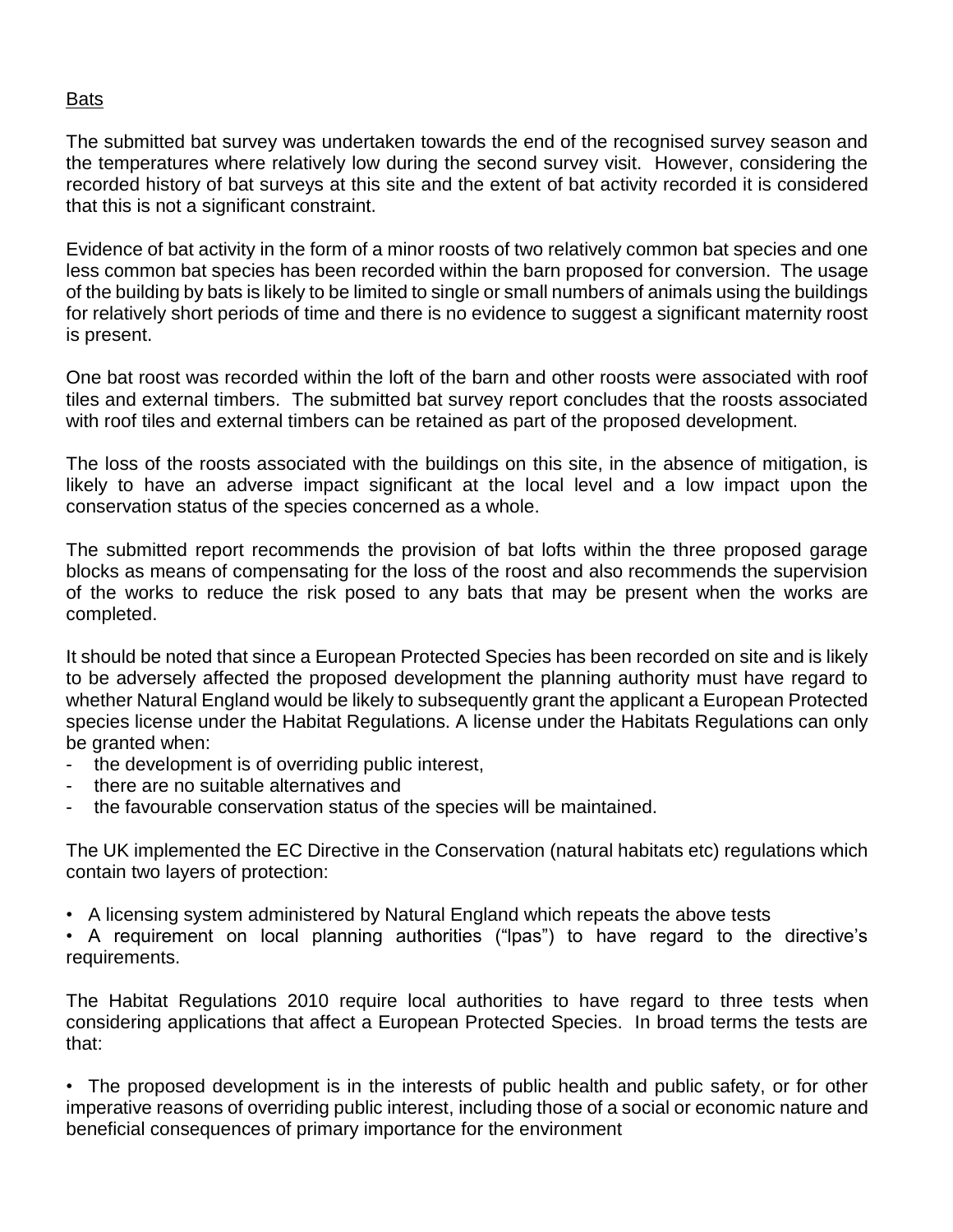• There is no satisfactory alternative

• There is no detriment to the maintenance of the species population at favourable conservation status in its natural range.

Current case law instructs that if it is considered clear or very likely that the requirements of the directive cannot be met because there is a satisfactory alternative, or because there are no conceivable "other imperative reasons of overriding public interest", then planning permission should be refused. Conversely, if it seems that the requirements are likely to be met, then there would be no impediment to planning permission be granted. If it is unclear whether the requirements would be met or not, a balanced view taking into account the particular circumstances of the application should be taken.

#### Test 1: Overriding Public Interest

The development would secure the retention and refurbishment of the listed farmhouse, which is considered to be in the public interest.

Test 2: No satisfactory alternative

In order to secure the retention and refurbishment it is necessary to allow some further development on the site. As such there is no satisfactory alternative.

Test 3: "the action authorised will not be detrimental to the maintenance of the species concerned at a favourable conservation status in their natural range".

Adequate mitigation measures are proposed within the site in relation to bats and a further other protected species survey would be secured by condition.

This approach ensures that the effects of the development can be appropriately assessed against the environmental circumstances which exist at the time the development is carried out and against up-to-date legislation and ensures that the effects of the development are controlled, mitigated and managed prior to any works being carried out.

Overall, therefore it is considered that the development contributes to meeting an imperative public interest, there is no satisfactory alternatives, and that the interest is sufficient to override the protection of, and any potential impact on bats and Badgers, setting aside the proposed mitigation. It is considered that Natural England would grant a licence in this instance.

It is considered that the proposed garage blocks are too small to offer optimal replacement bat roosts. Under current guidance there is flexibility over the provision of replacement roosts for minor roosts. In this instance three replacement roosts are proposed, increasing the chances that one might be successful. If planning consent is granted it is considered that the proposed mitigation/compensation is acceptable, and the proposed development is likely to maintain the favourable conservation status of the species of bat concerned.

If planning consent is granted a condition is required to secure the proceeding in accordance with the recommendation made by the submitted Supplementary Bat Survey report dated December 2021 prepared by Dunelm Ecology, unless varied by a European Protected Species license subsequently issued by Natural England. Agreed features for roosting bats shall be permanently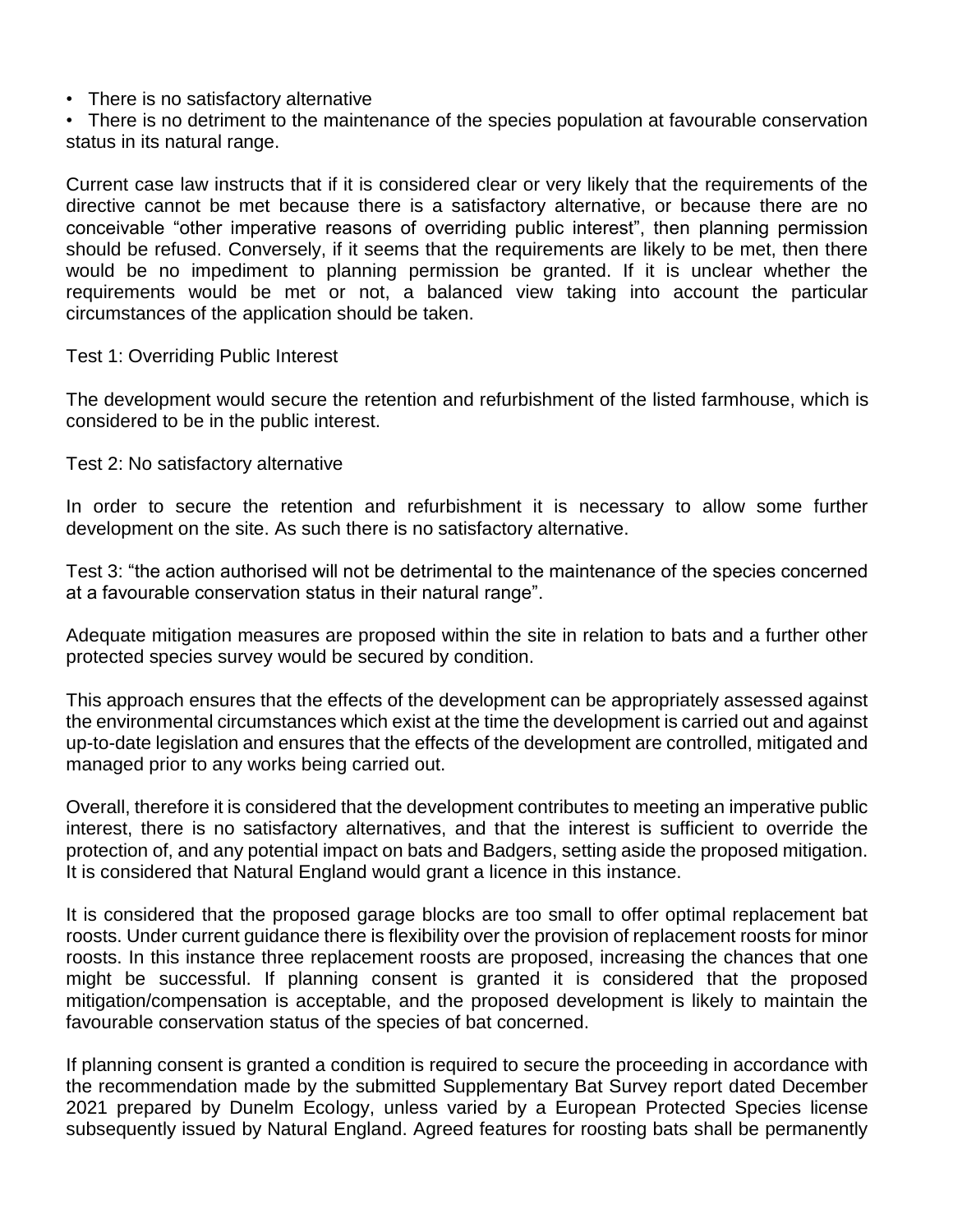installed in accordance with the approved details. If the proposed bat lofts in the garage building are not required as part of the licencing process these are to be delivered on site as an ecological enhancement.

#### Other Protected Species

A further other protected species survey has been submitted in support of the application. A minor inactive sett was identified outside the application boundary during this latest survey. The submitted report concludes that the sett would be unlikely to be affected by the proposed development.

It is considered that as the status of other protected species on a site can change in a short timescale, if planning consent is granted a condition should be attached which requires an updated survey to be undertaken and submitted prior to the commencement of development.

#### Nesting Birds

If planning consent was granted a condition would be required to safeguard nesting birds.

#### Hedgehogs

No evidence of this priority species was recorded during the submitted survey, however the submitted report advises that this species may be present in the broad locality. If this species was present on site the proposed development would result in the loss of an area of suitable habitat resulting in a localised adverse impact. The incorporation of features for hedgehogs can be secured through an ecological enhancement condition.

This planning application provides an opportunity to incorporate features to increase the biodiversity value of the final development in accordance with Local Plan Policy SE 3.

It is therefore recommended that the applicant submits an ecological enhancement strategy prior to the determination of the application or if planning permission is granted a condition should be attached which requires the submission of an ecological enhancement strategy.

#### Grassland Habitats

The habitat survey of the application site was undertaken in October, a poor time of year, meaning some plant species may have been missed. The grassland habitats recorded on site support sufficient species to meet Local Wildlife Site Selection criteria for 'Undetermined Species Rich Grassland'. The proposed development would result in the loss of these habitats with a corresponding loss of biodiversity. In accordance with local Plan Policy SE 3 (6) mitigation and compensation measures are required to address this loss.

The application is supported proposals for the creation of compensatory works at an offsite location on land under the control of the Adlington estate. It is considered that this is sufficient to compensate for the loss of grassland habitats from the application site. If planning consent is granted a legal agreement will be required to ensure the submission and implementation of detailed proposals for the enhancement, management and monitoring of the proposed offsite habitat. Management and monitoring to be for a period of 30 years.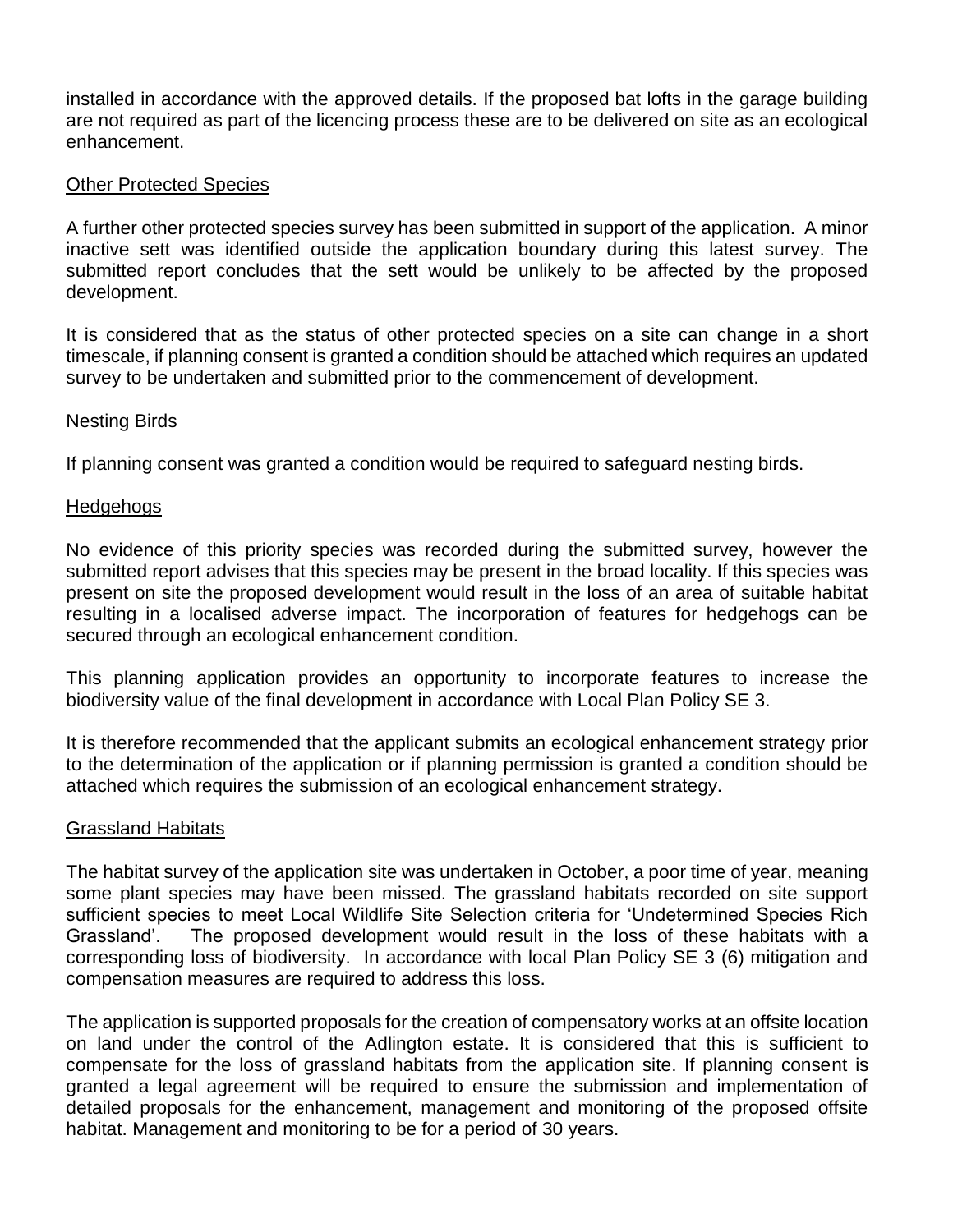### Biodiversity Net Gain

Local Plan Policy SE3 (5) requires all developments to positively contribute to the conservation of biodiversity.

The application is supported by an assessment of the residual ecological impacts of the proposed development using the Natural England biodiversity 'metric' methodology. An assessment of this type quantifies the residual impacts of the development and calculates in 'units' whether the proposed development would result in a net loss or gain for biodiversity.

The submitted metric calculation shows that the proposed development would result in a loss of - 2.36 biodiversity units. In order to compensate for this loss, the applicant is proposing the enhancement of grassland habitats at an offsite location, sufficient to deliver a net gain amounting to 1.19%. This is below the 10% target to be set by the Environment Act in 2023 but is sufficient to comply with Local Plan Policy SE 3(5).

As discussed in respect of the grassland habitats above a legal agreement will be required to secure the habitat enhancement, management and monitoring works for a period of 30 years.

If planning consent is granted conditions would be required to secure the submission and implementation of a landscape plan and landscape and habitat management plan for the application site area.

### **Amenity**

Policy GR6 of the CBLPFR and Policy H2 of the SNDP require that development proposals should not have an unduly detrimental effect on neighbouring amenity through loss of privacy, loss of sunlight/daylight, visual intrusion, noise and disturbance and traffic generation.

In terms of the proposed new dwelling, this would be 18.5m away from existing dwellings and there would be no windows facing each other and would raise no issues in terms of light outlook or privacy. The dwelling would have adequate private amenity space for future occupiers of the dwelling.

The barn conversion would raise no issues in terms of light outlook or privacy and would have adequate amenity space for future occupiers.

The development is therefore considered to be in compliance with Policies SD2 and SE1 of the CELPS.

### **Highways**

The site is sustainably located and within a 5-minute walk from the centre of Sandbach, and pedestrian infrastructure within the vicinity is acceptable.

The existing access will continue to be used but will be widened slightly as agreed in the previous application, and the access at its narrowest point will be wide enough for HGVs or emergency vehicles to enter and exit. The access width is considered acceptable.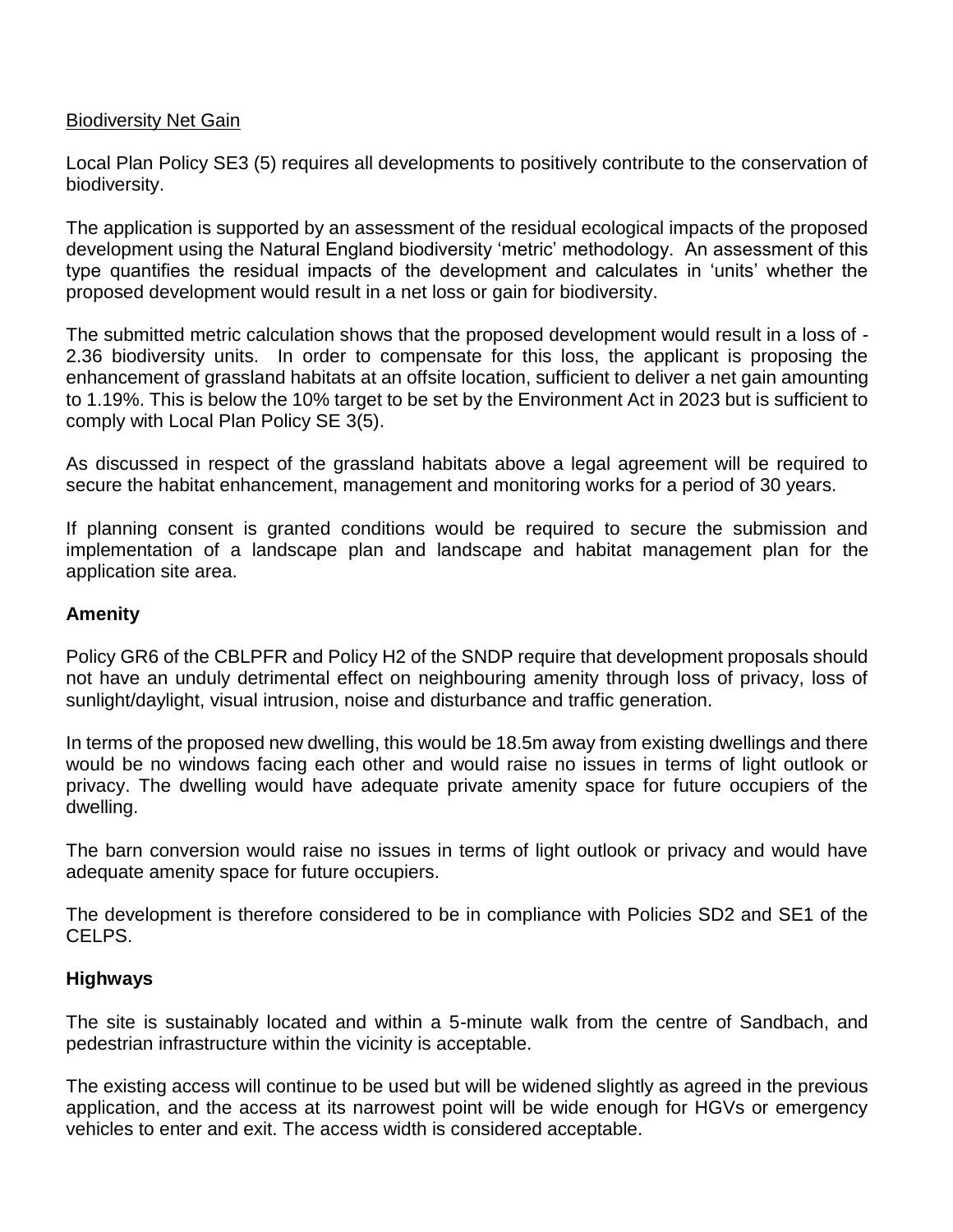The new access into the farmhouse is also considered acceptable and the gate will be set back so as not to block the site access

Within the site there will be sufficient parking provision and turning area for visitor cars, delivery vans, and emergency vehicles. A large refuse vehicle would likely have to reverse into the site, as is currently the case with the adjacent Dingle Bank.

The barn conversion and the single additional dwelling will generate little additional traffic movement and less than has been accepted before from the Highways Officer. The access and layout are considered acceptable, and no objection is raised by the Head of Strategic Infrastructure.

All three properties have adequate space for cycle storage and the site is in a sustainable location ideal for cycle use. A condition should be imposed requiring submission of details of secure bin and cycle storage.

The proposal is therefore in compliance with Policy GR9 of the CBLPFR and the parking standards set out in the CELPS.

### **Footpath**

Whilst this application does not affect any Definitive Rights of Way; the site is directly affected by a claimed footpath which has been formally registered as a Schedule 14 application under the Wildlife and Countryside Act 1981. This was registered on the 27th June 2016 and was supported by 12 User Evidence Statements; it is referenced CO/8/49. The claim asserts that a public footpath exists over Dingle lane as the continuation of the adopted section of road and continues along this lane to meet Sandbach FP 11. It is claimed to have come into being through long usage. The omission of this route from the Definitive Map is clearly an anomaly as it joins with another recorded footpath and has received regular and seemingly uninterrupted use.

The application documents acknowledge that Dingle Lane is used as a footpath by local residents, but it is not a definitive right of way. The applicant may wish to give consideration to formally dedicating a public right of way and thereby circumventing the uncertainty and time-consuming nature of the DMMO process.

## **CIL COMPLIANCE**

In order to comply with the Community Infrastructure Levy (CIL) Regulations 2010 it is now necessary for planning applications with legal agreements to consider the issue of whether the requirements within the S106 satisfy the following:

- (a) necessary to make the development acceptable in planning terms;
- (b) directly related to the development; and
- (c) fairly and reasonably related in scale and kind to the development.

In this case, the requirement for the submission and implementation of detailed proposals for the enhancement, management and monitoring of the proposed offsite habitat. Management and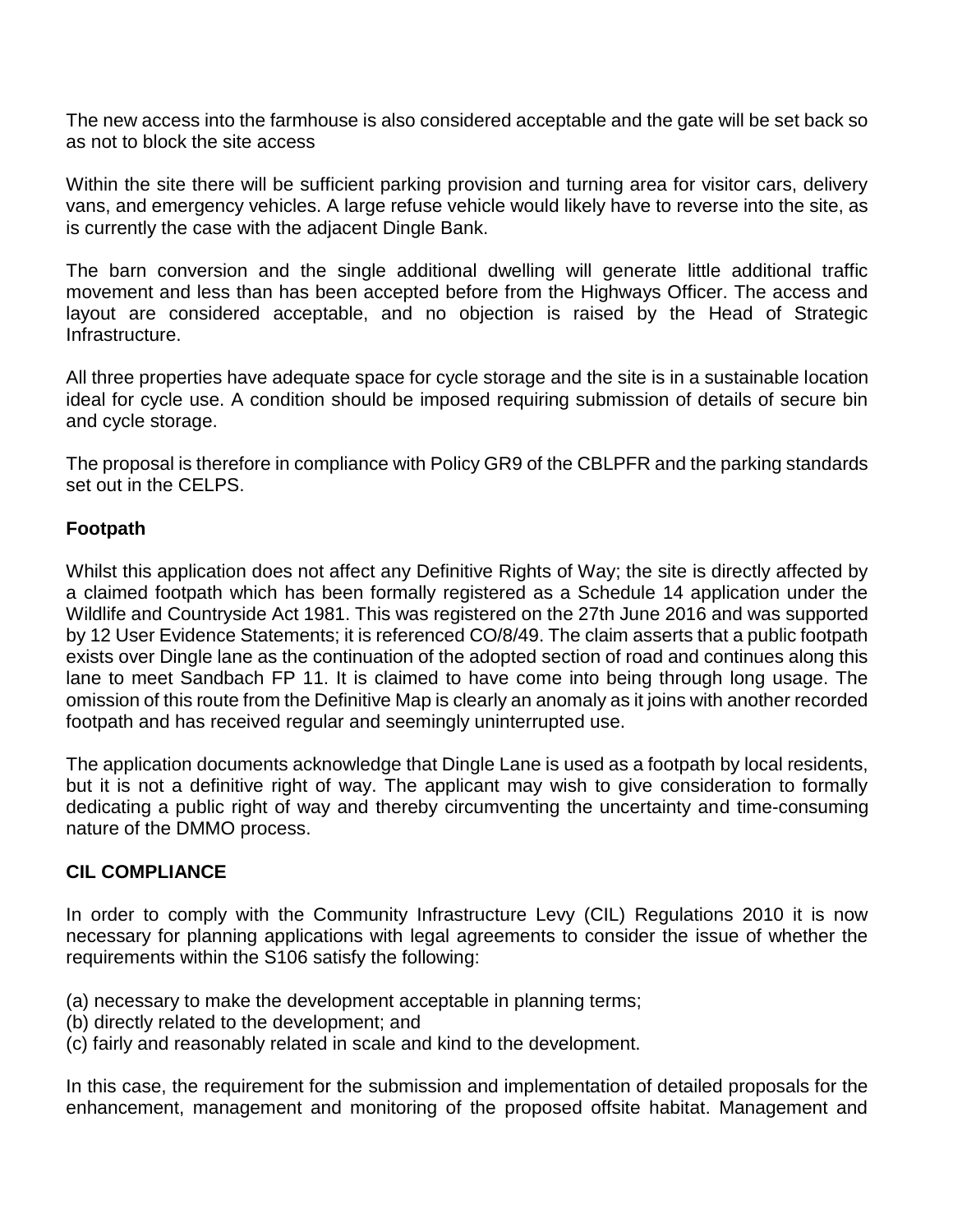monitoring to be for a period of 30 years, is necessary, directly related to the development and fairly and reasonably related in scale and kind to the development.

# **Conclusion**

The development would secure the restoration of the Grade II listed farmhouse and associated outbuildings.

Previous applications have been refused and dismissed at appeal for 11, 6 and 4 dwellings. This application only proposes 1 additional dwelling, which is considered to be acceptable in terms of the effect on the setting of Dingle Farm (the less than substantial harm would be outweighed by the public benefits).

The development is considered to be of an acceptable design and would not have a detrimental impact upon residential amenity.

The highways impact, internal road layout and parking provision are considered to be acceptable.

The ecological impacts, tree impacts and landscape impacts of the development are considered to be acceptable.

The application complies with the Development Plan as a whole and is therefore recommended for approval.

# **RECOMMENDATIONS**

**APPROVE subject to the following conditions and a Section 106 Agreement to secure offsite habitat enhancement, management and monitoring:**

- **1. Time limit**
- **1. Approved plans**
- **2. Submission of details of materials**
- **3. Submission of a Phase 1 contaminated land survey and mitigation and remediation if required**
- **4. Tree protection measures**
- **5. Landscaping and boundary treatments**
- **6. Implementation of landscaping and boundary treatments**
- **7. Hours of construction, Mon to Fri 8am to 6pm, Sat 9am to 2pm, no working on Sundays or public holidays**
- **8. Submission of details of any piling operations**
- **9. Submission finished ground and floor levels**
- **10. Submission of details of works to windows and doors (farmhouse and barn)**
- **11. Full schedule of internal works (farmhouse and barn)**
- **12. Full photographic survey (farmhouse and barn)**
- **13. All fascias, barge and verge boards to be timber**
- **14. Full details of new internal doors, surrounds, flooring and skirting boards (farmhouse and barn)**
- **15. All rainwater goods to be in cast metal painted black (farmhouse and barn)**
- **16. Construction management plan**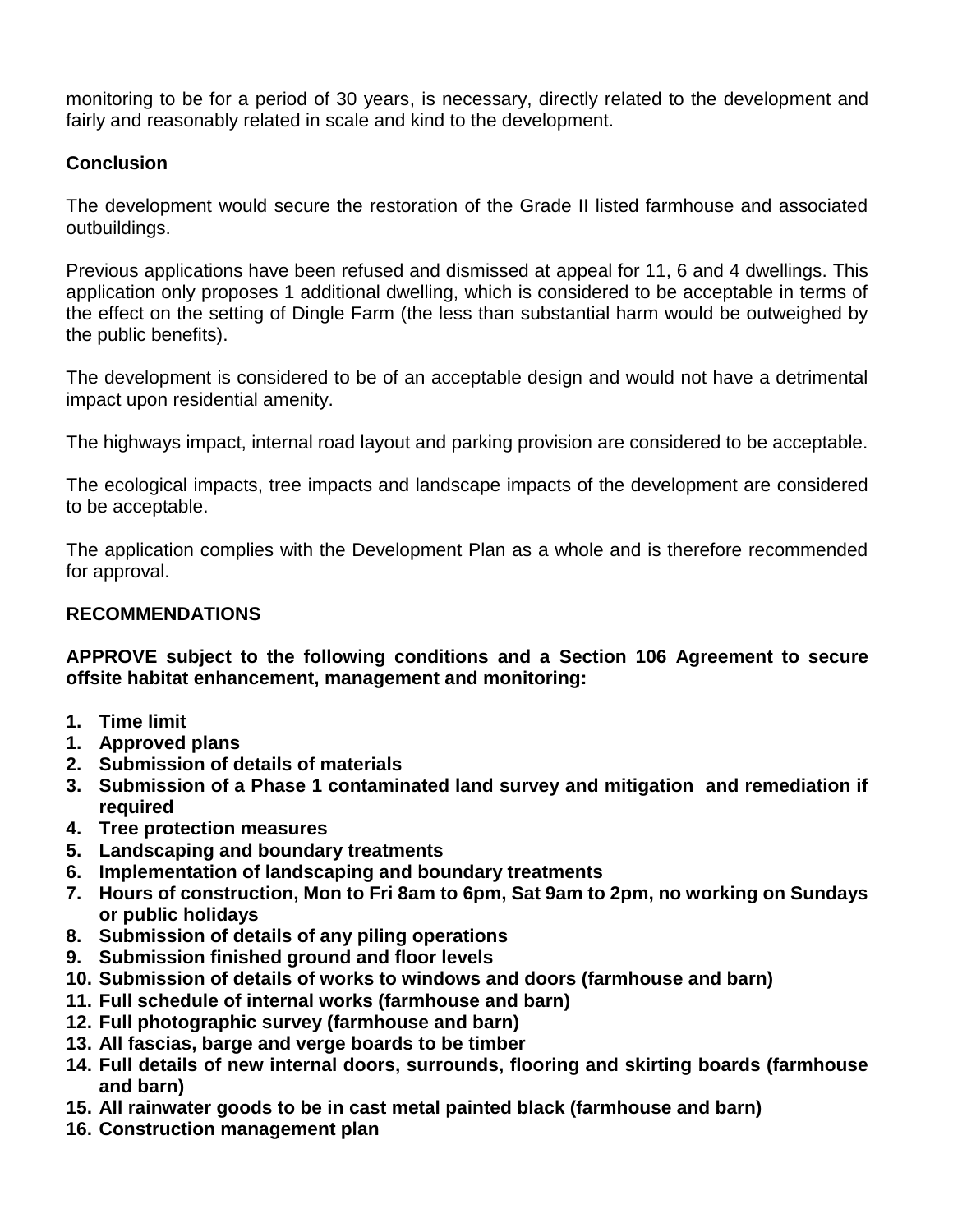- **17. Programme of archaeological works**
- **18. Submission of details of external lighting**
- **19. Development carried out in accordance with recommendations within the Supplementary Bat Survey**
- **20. Updated Badger survey prior to commencement of development**
- **21. Submission of an ecological enhancement strategy (provision of bird boxes, gaps for hedgehogs etc.)**
- **22. Submission of a landscape management plan for on-site landscape works**
- **23. Removal of PD rights for barn conversion**
- **24. Submission of a plan showing bin and secure cycle storage**

**In order to give proper effect to the Committee's intentions and without changing the substance of the decision, authority is delegated to the Head of Development Management, in consultation with the Chair (or in his absence the Vice Chair) of Southern Planning Committee, to correct any technical slip or omission in the wording of the resolution, between approval of the minutes and issue of the decision notice.**

**Should the application be subject to an appeal, the following Heads of Terms should be secured as part of any S106 Agreement:**

**1. To secure the offsite habitat enhancement, management and monitoring works for a period of 30 years.**